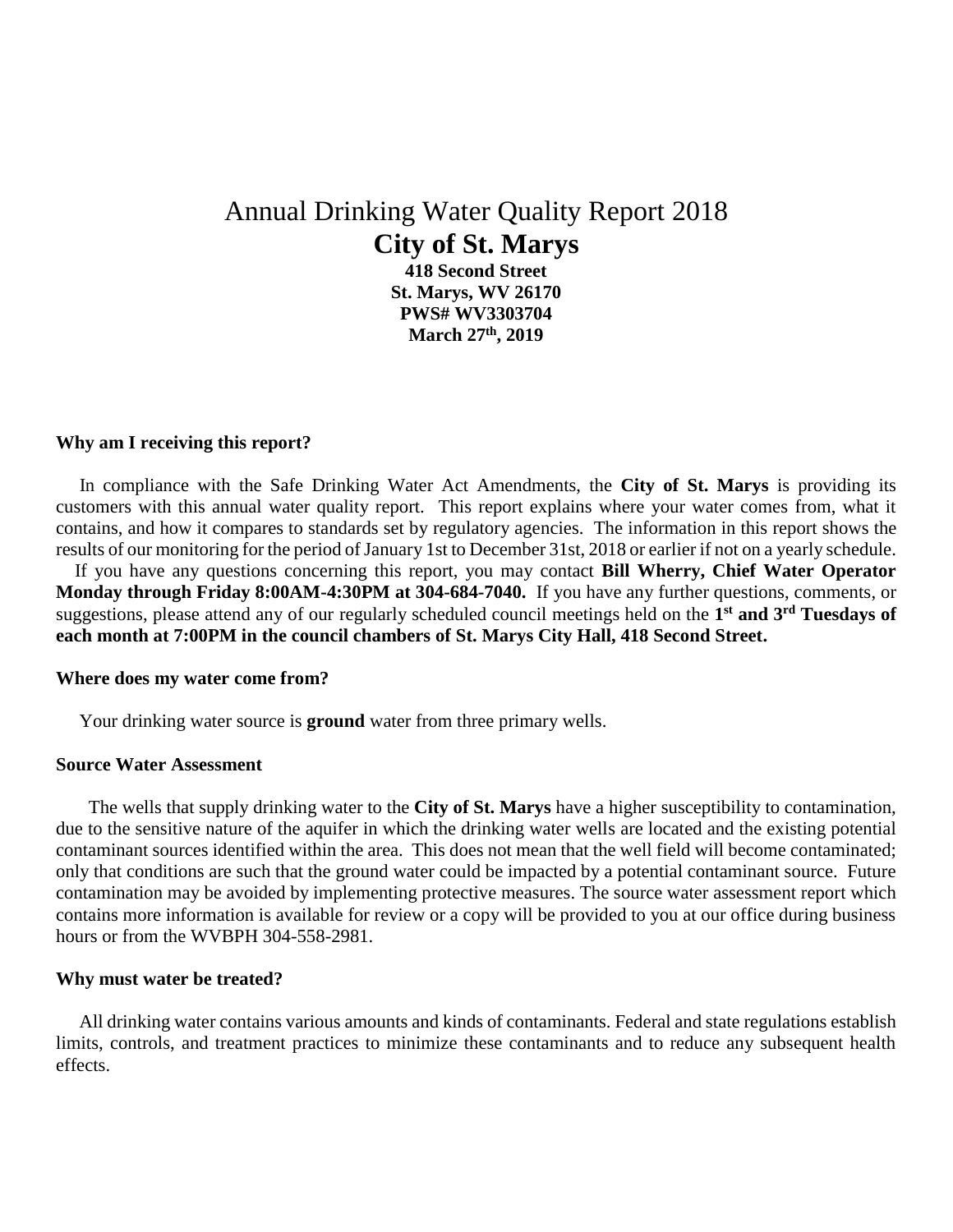## **Contaminants in Water**

 In order to ensure that tap water is safe to drink, EPA prescribes regulations which limit the amount of certain contaminants in water provided by public water systems. FDA regulations establish limits of contaminants in bottled water which must provide the same protection for public health.

 Drinking water, including bottled water, may reasonably be expected to contain at least small amounts of some contaminants. The presence of these contaminants does not necessarily indicate that water poses a health risk. More information about contaminants and potential health effects can be obtained by calling the Environmental Protection Agency's Safe Drinking Water Hotline (800-426-4791).

The source of drinking water (both tap and bottled water) includes rivers, lakes, streams, ponds, reservoirs, springs, and wells. As water travels over the surface of land or through the ground, it dissolves naturally-occurring minerals, and, in some cases radioactive material, and can pick up substances resulting from the presence of animals or from human activity.

Contaminants that may be present in source water include:

**Microbial contaminants**, such as viruses and bacteria, which may come from sewage treatment plants, septic systems, agricultural livestock operations and wildlife.

**Inorganic contaminants**, such as salts and metals, which can be naturally-occurring, or result from urban storm water runoff, industrial or domestic wastewater discharges, oil and gas production, mining, farming.

**Pesticides and herbicides**, which may come from a variety of sources such as agriculture, urban storm water runoff, and residential uses.

**Organic chemical contaminants**, including synthetic and volatile organic chemicals, which are by-products of industrial processes and petroleum production, and can also come from gas stations, urban storm water runoff, and septic systems.

**Radioactive contaminants**, which can be naturally-occurring or the result of oil and gas production and mining activities.

 Some people may be more vulnerable to contaminants in drinking water than the general population. Immunocompromised persons such as persons with cancer undergoing chemotherapy, persons who have undergone organ transplants, people with HIV/AIDS or other immune disorders, some elderly, and infants can be particularly at risk from infections. These people should seek advice about drinking water from their health care providers. EPA/CDC guidelines on appropriate means to lessen the risk of infection by Cryptosporidium and other microbial contaminants are available from the Safe Drinking Water Hotline (800-426-4791).

# **Water Quality Data Table**

Definitions of terms and abbreviations used in the table or report:

- **MCLG - Maximum Contaminant Level Goal**, or the level of a contaminant in drinking water below which there is no known or expected risk to health. MCLGs allow for a margin of safety.
- **MCL - Maximum Contaminant Level**, or the highest level of a contaminant that is allowed in drinking water. MCLs are set as close to the MCLGs as feasible using the best available treatment technique.
- **MRDLG - Maximum Residual Disinfectant Level Goal**, or the level of drinking water disinfectant below which there is no known or expected risk to health. MRDLGs do not reflect benefits of use of disinfectants to control microbial contaminants.
- **MRDL - Maximum Residual Disinfectant Level,** or the highest level of disinfectant allowed in drinking water. There is convincing evidence that addition of disinfectant is necessary to control microbial contaminants.